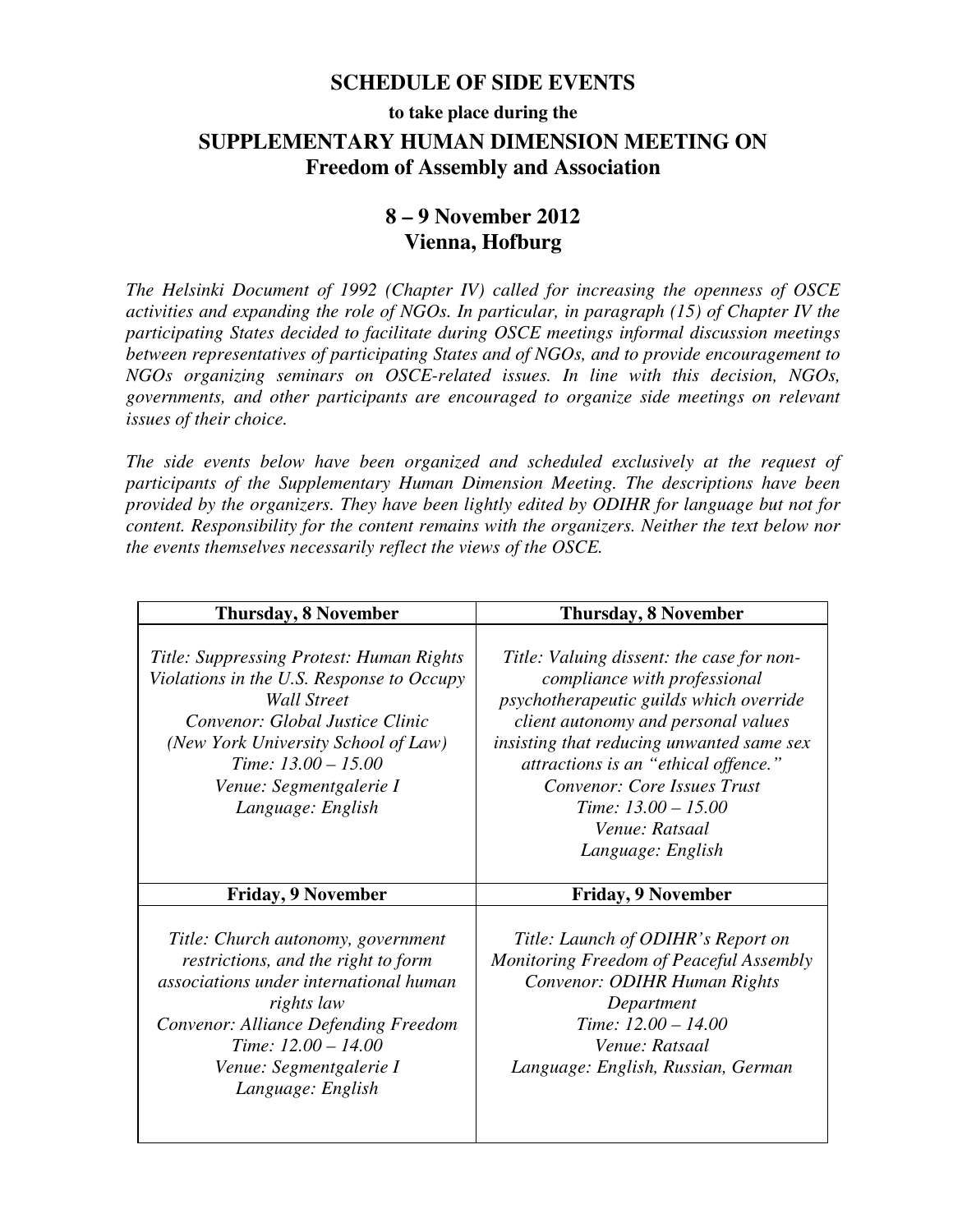#### **OVERVIEW OF SIDE EVENTS As submitted by the organizers Hofburg, Vienna**

#### **Thursday, 8 November**

| Time:            | $13.00 - 15.00$                                                                                   |
|------------------|---------------------------------------------------------------------------------------------------|
| Venue:           | Segmentgalerie I                                                                                  |
| <b>Title:</b>    | Suppressing Protest: Human Rights Violations in the U.S. Response to Occupy<br><b>Wall Street</b> |
| <b>Convenor:</b> | Global Justice Clinic (New York University School of Law)                                         |
| Language:        | English                                                                                           |

**Summary:** This side event will present the findings of an eight-month investigation into the US Government response to the Occupy Wall Street protests. The investigation, led by human rights law experts, found extensive human rights violations by US authorities in New York City of assembly rights, since the start of Occupy Wall Street in September 2011. The report draws heavily on the assembly rights standards promoted by the OSCE, and provides a model of the domestic application of the OSCE's *Guidelines on Freedom of Peaceful Assembly.* The report documents excessive police force, obstruction of press freedoms, pervasive surveillance, unjustified closure of public space, arbitrary arrests, and transparency and accountability failures. Together, these violations worked to stifle the expression of peaceful dissent in the US. The report calls for major reforms to protest policies, and for urgent accountability measures to be taken. During this side event, authors of the report will discuss its findings, how they undertook investigations, applied the OSCE's *Guidelines,* and broader lessons for civil society work documenting and seeking to prevent assembly rights violations.

 *Refreshments will be provided -----------------------------------------------------------------------------------------------------------------------------* 

| Time:            | $13.00 - 15.00$                                                                                                                                                                                                                 |
|------------------|---------------------------------------------------------------------------------------------------------------------------------------------------------------------------------------------------------------------------------|
| <b>Venue:</b>    | Ratsaal                                                                                                                                                                                                                         |
| <b>Title:</b>    | Valuing dissent: the case for non-compliance with professional<br>psychotherapeutic guilds which override client autonomy and personal values<br>insisting that reducing unwanted same sex attractions is an "ethical offence." |
| <b>Convenor:</b> | Core Issues Trust                                                                                                                                                                                                               |
| Language:        | English                                                                                                                                                                                                                         |

**Summary:** The largest psychotherapeutic professional bodies in the United Kingdom refuse to let autonomous individuals determine their own sexual identity and practice. Recent ruling makes it an ethical offence for any psychotherapist to reduce or attempt to reduce unwanted same-sex attractions, even after advanced informed consent. Neither organisation articulates any circumstance which may be an exception to this rule. Thus a married man, wanting to retain his marriage to a woman, may not be helped to reduce same sex feelings, under any circumstances.

This decision is at variance with the World Health Organisation's support of the right of individuals to seek and receive 'treatment' for conflict in sexual orientation.